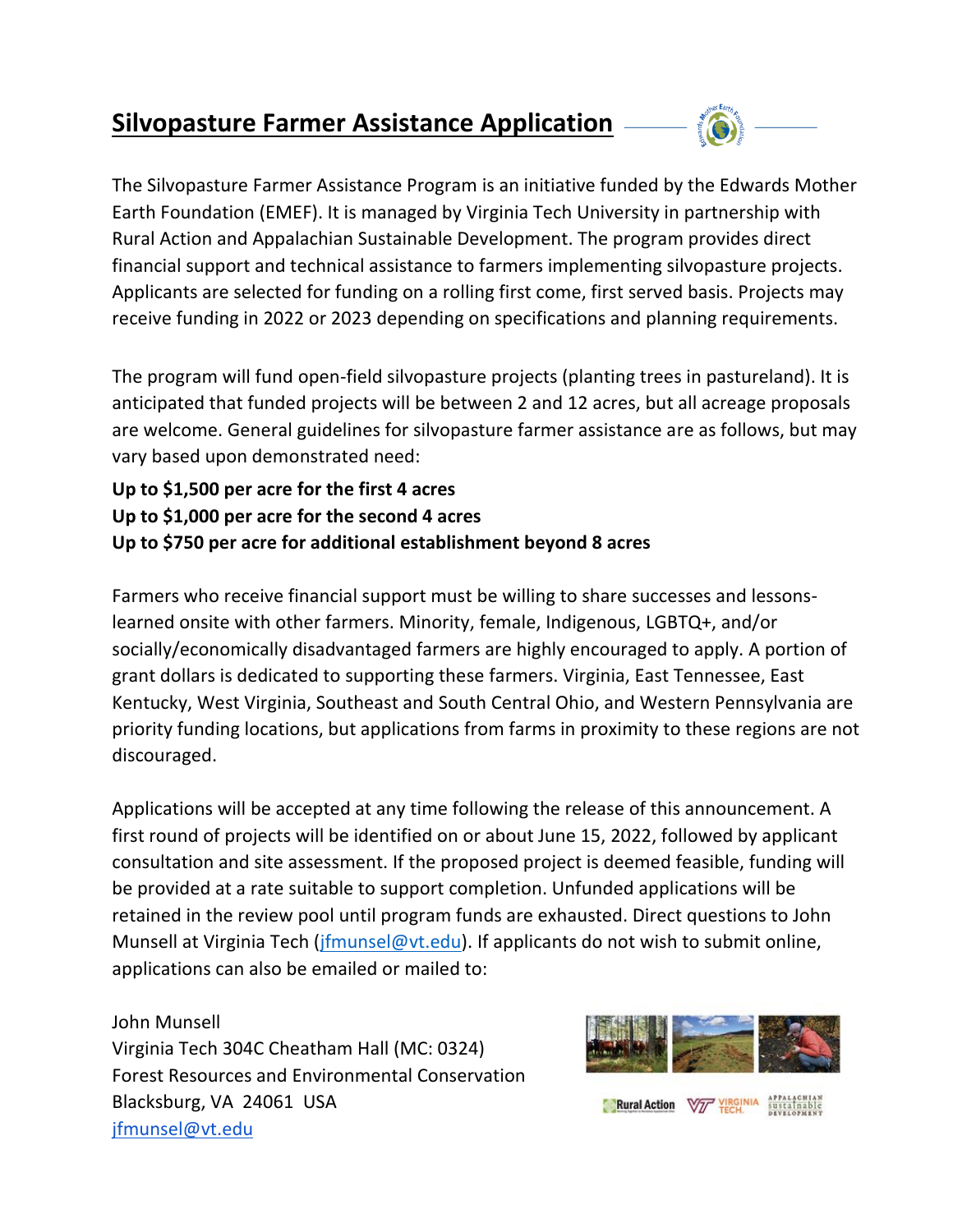# **Application Form**

The application consists of 4 sections and 1 budget worksheet

## Section 1 - Contact Information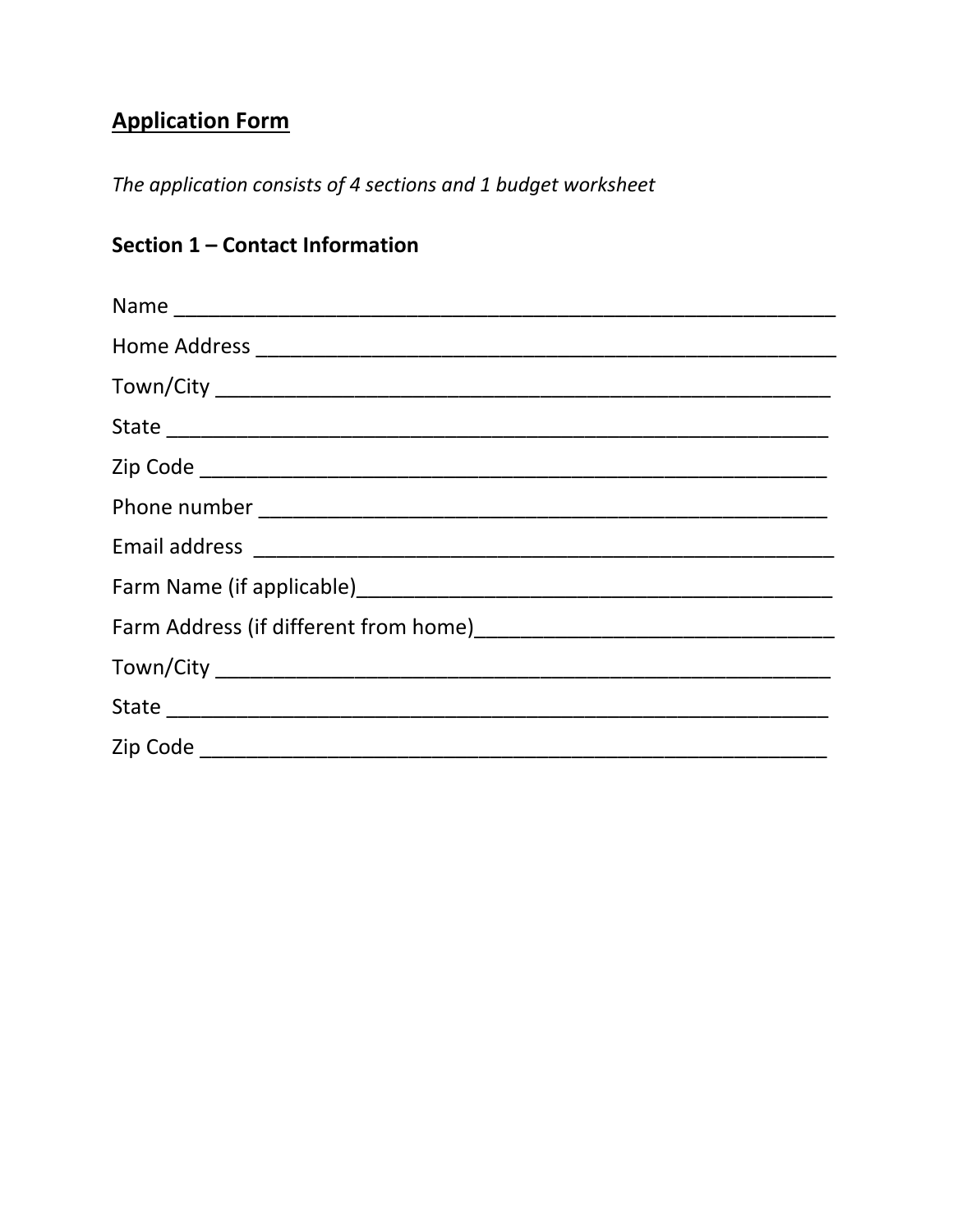**Section 2 – Silvopasture Project Information** 



For the purposes of this application, **Silvopasture** is defined as planting trees in pastureland to provide shade for animals, manage forage, and grow additional timber or non-timber products. Funds may be used to prepare sites, purchase planting stock, rent equipment, acquire and install tree protection, and pay contractors. Funding will not be provided to buy or treat animals, pay for producer time, thin woodlands, or buy large equipment (e.g., augers, allterrain vehicles, scalpers, tractors). Learn more about silvopasture: [https://www.fs.usda.gov/nac/practices/silvopasture.php.](https://www.fs.usda.gov/nac/practices/silvopasture.php)

Answer the following questions to the best of your ability.

- 1. Why do you want to apply for silvopasture funding? (Check all that apply)
	- $\square$ Provide shade for my livestock
	- $\square$ Provide fodder for my livestock
	- $\Box$ Grow timber
	- Grow non-timber products (fruits, nuts, or pods, mushroom logs, etc.)

\_\_\_\_\_\_\_\_\_\_\_\_\_\_\_\_\_\_\_\_\_\_\_\_\_\_\_\_\_\_\_\_\_\_\_\_\_\_\_\_\_\_\_\_\_\_\_\_\_\_\_\_\_\_\_\_\_\_\_ \_\_\_\_\_\_\_\_\_\_\_\_\_\_\_\_\_\_\_\_\_\_\_\_\_\_\_\_\_\_\_\_\_\_\_\_\_\_\_\_\_\_\_\_\_\_\_\_\_\_\_\_\_\_\_\_\_\_\_ \_\_\_\_\_\_\_\_\_\_\_\_\_\_\_\_\_\_\_\_\_\_\_\_\_\_\_\_\_\_\_\_\_\_\_\_\_\_\_\_\_\_\_\_\_\_\_\_\_\_\_\_\_\_\_\_\_\_\_ \_\_\_\_\_\_\_\_\_\_\_\_\_\_\_\_\_\_\_\_\_\_\_\_\_\_\_\_\_\_\_\_\_\_\_\_\_\_\_\_\_\_\_\_\_\_\_\_\_\_\_\_\_\_\_\_\_\_\_

- Reduce soil loss
- $\Box$ Improve how the farm looks
- $\Box$ Trade in carbon or water quality markets
- $\Box$ Other, please explain below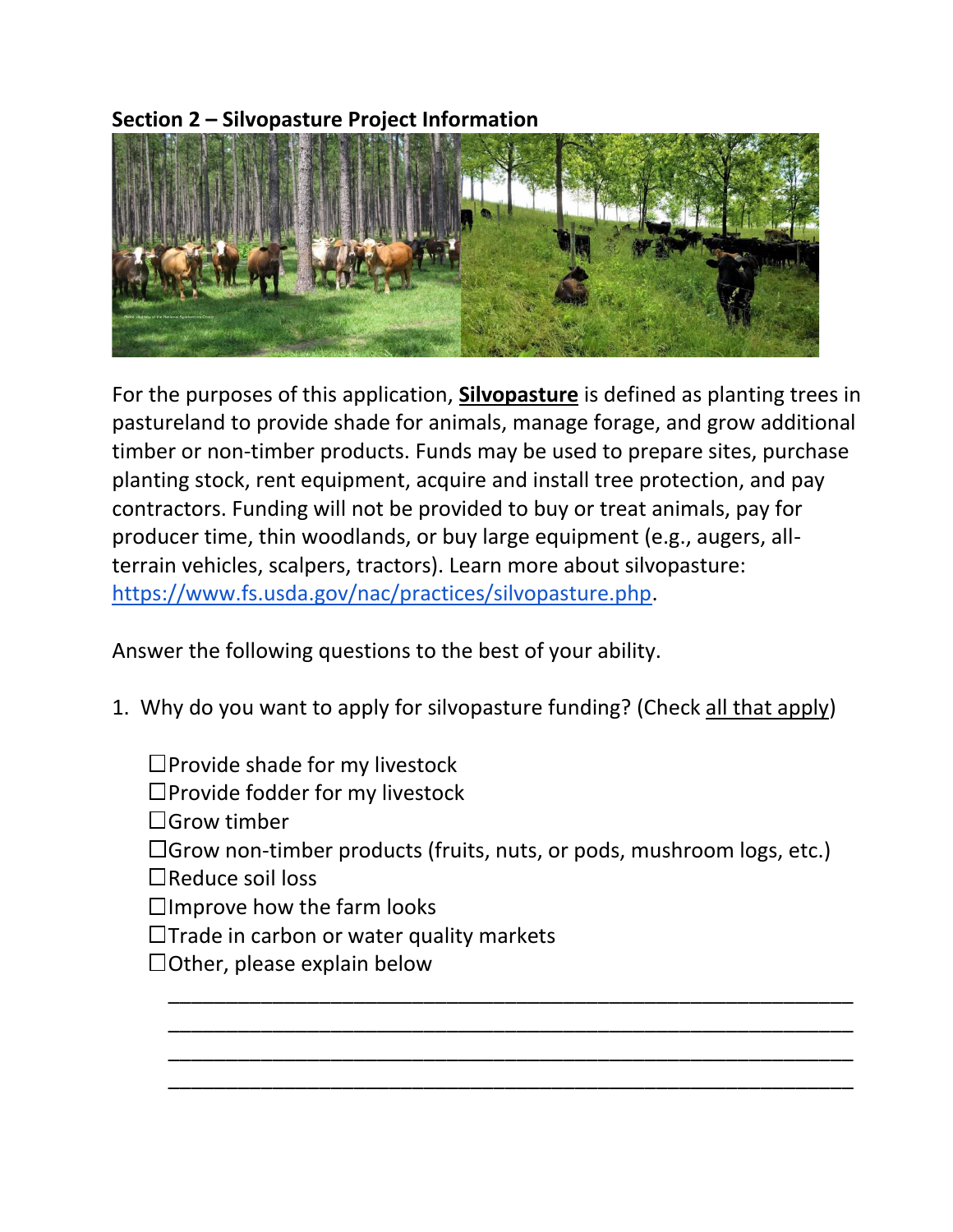2. Do you currently manage livestock or poultry underneath trees and/or shrubs you have planted? (check only one)

 $\Box$  Yes  $\Box$  No

3. How many acres would you like to plant in silvopasture? (*Keep in mind up to \$1,500 per acre is available for the first 4 acres and up to \$1,000 per acre for the second 4 acres. Up to \$750 per acre is available for any additional acreage beyond 8. Projects are expected to be between 2-12 acres, but larger acreage is possible.*)

\_\_\_\_\_\_\_\_\_ Acres

4. List the trees and/or shrubs you would like to plant in your silvopasture.

\_\_\_\_\_\_\_\_\_\_\_\_\_\_\_\_\_\_\_\_\_\_\_\_\_\_\_\_\_\_\_\_\_\_\_\_\_\_\_\_\_\_\_\_\_\_\_\_\_\_\_\_\_\_\_\_\_\_\_\_\_ \_\_\_\_\_\_\_\_\_\_\_\_\_\_\_\_\_\_\_\_\_\_\_\_\_\_\_\_\_\_\_\_\_\_\_\_\_\_\_\_\_\_\_\_\_\_\_\_\_\_\_\_\_\_\_\_\_\_\_\_\_ \_\_\_\_\_\_\_\_\_\_\_\_\_\_\_\_\_\_\_\_\_\_\_\_\_\_\_\_\_\_\_\_\_\_\_\_\_\_\_\_\_\_\_\_\_\_\_\_\_\_\_\_\_\_\_\_\_\_\_\_\_

5. Where would you like to establish silvopasture on the property you own or lease? (*Please be as specific as possible and provide a map showing where as one of your supporting documents if possible.*)

\_\_\_\_\_\_\_\_\_\_\_\_\_\_\_\_\_\_\_\_\_\_\_\_\_\_\_\_\_\_\_\_\_\_\_\_\_\_\_\_\_\_\_\_\_\_\_\_\_\_\_\_\_\_\_\_\_\_\_\_\_ \_\_\_\_\_\_\_\_\_\_\_\_\_\_\_\_\_\_\_\_\_\_\_\_\_\_\_\_\_\_\_\_\_\_\_\_\_\_\_\_\_\_\_\_\_\_\_\_\_\_\_\_\_\_\_\_\_\_\_\_\_ \_\_\_\_\_\_\_\_\_\_\_\_\_\_\_\_\_\_\_\_\_\_\_\_\_\_\_\_\_\_\_\_\_\_\_\_\_\_\_\_\_\_\_\_\_\_\_\_\_\_\_\_\_\_\_\_\_\_\_\_\_ \_\_\_\_\_\_\_\_\_\_\_\_\_\_\_\_\_\_\_\_\_\_\_\_\_\_\_\_\_\_\_\_\_\_\_\_\_\_\_\_\_\_\_\_\_\_\_\_\_\_\_\_\_\_\_\_\_\_\_\_\_ \_\_\_\_\_\_\_\_\_\_\_\_\_\_\_\_\_\_\_\_\_\_\_\_\_\_\_\_\_\_\_\_\_\_\_\_\_\_\_\_\_\_\_\_\_\_\_\_\_\_\_\_\_\_\_\_\_\_\_\_\_ \_\_\_\_\_\_\_\_\_\_\_\_\_\_\_\_\_\_\_\_\_\_\_\_\_\_\_\_\_\_\_\_\_\_\_\_\_\_\_\_\_\_\_\_\_\_\_\_\_\_\_\_\_\_\_\_\_\_\_\_\_ \_\_\_\_\_\_\_\_\_\_\_\_\_\_\_\_\_\_\_\_\_\_\_\_\_\_\_\_\_\_\_\_\_\_\_\_\_\_\_\_\_\_\_\_\_\_\_\_\_\_\_\_\_\_\_\_\_\_\_\_\_ \_\_\_\_\_\_\_\_\_\_\_\_\_\_\_\_\_\_\_\_\_\_\_\_\_\_\_\_\_\_\_\_\_\_\_\_\_\_\_\_\_\_\_\_\_\_\_\_\_\_\_\_\_\_\_\_\_\_\_\_\_

6. Which tree and/or shrub products do you hope to sell, if any, from your silvopasture (raw material, value-added)?

\_\_\_\_\_\_\_\_\_\_\_\_\_\_\_\_\_\_\_\_\_\_\_\_\_\_\_\_\_\_\_\_\_\_\_\_\_\_\_\_\_\_\_\_\_\_\_\_\_\_\_\_\_\_\_\_\_\_\_\_\_\_ \_\_\_\_\_\_\_\_\_\_\_\_\_\_\_\_\_\_\_\_\_\_\_\_\_\_\_\_\_\_\_\_\_\_\_\_\_\_\_\_\_\_\_\_\_\_\_\_\_\_\_\_\_\_\_\_\_\_\_\_\_\_ \_\_\_\_\_\_\_\_\_\_\_\_\_\_\_\_\_\_\_\_\_\_\_\_\_\_\_\_\_\_\_\_\_\_\_\_\_\_\_\_\_\_\_\_\_\_\_\_\_\_\_\_\_\_\_\_\_\_\_\_\_\_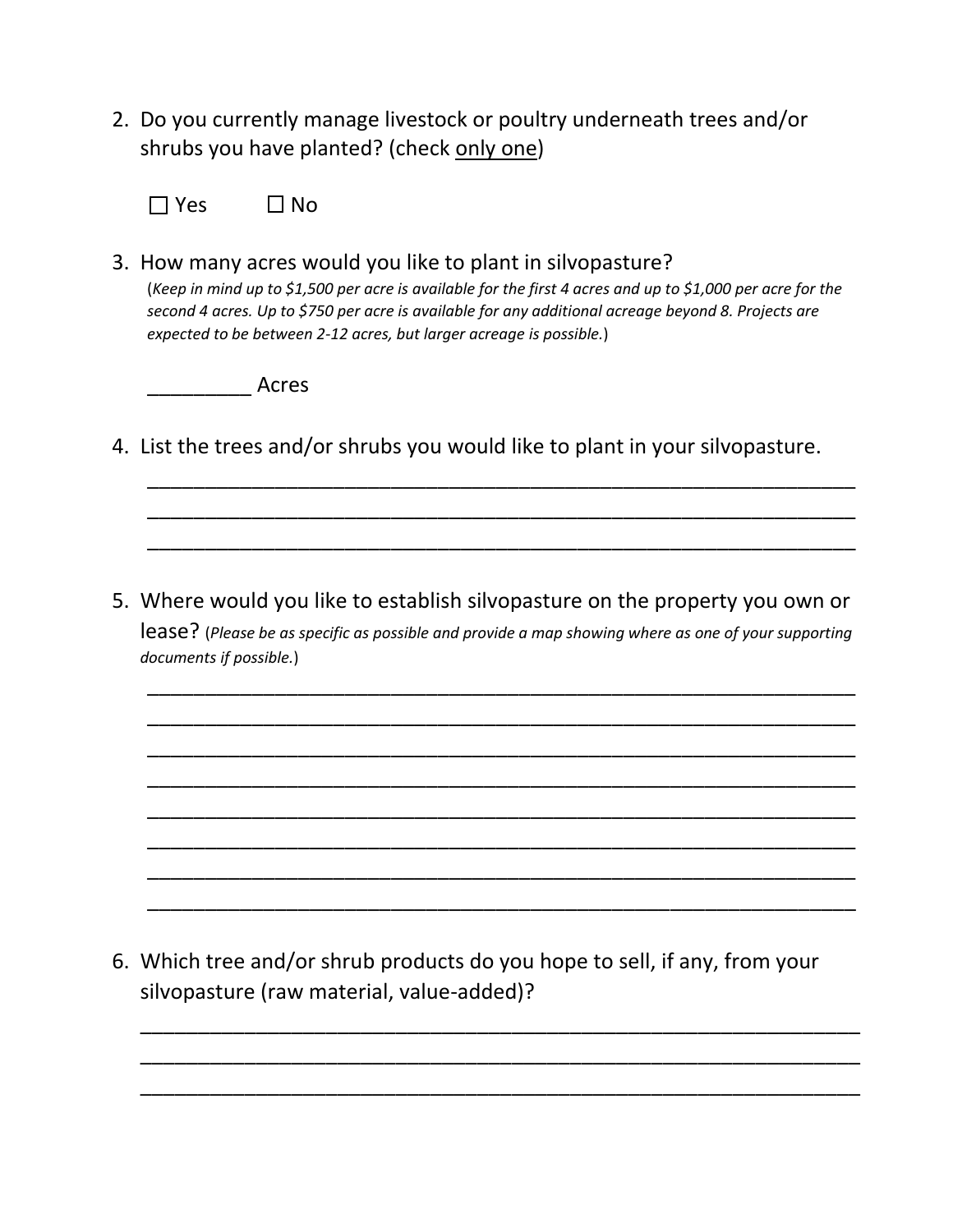7. Where and when do you intend to get tree and/or shrub planting stock for your silvopasture? When would you like to start preparing to plant, and how will you protect your planting? (Funding program ends in December 2023.)



8. Are there any special conservation or water access concerns or potential restrictions that may affect the long-term success of your silvopasture? For example, conservation easements or protected areas, limited or no water access, lease arrangements, or rare or endangered species.

 $\Box$  Yes  $\Box$  No

If yes, explain the concern(s) and your plan for managing these issues to ensure they do not affect project success?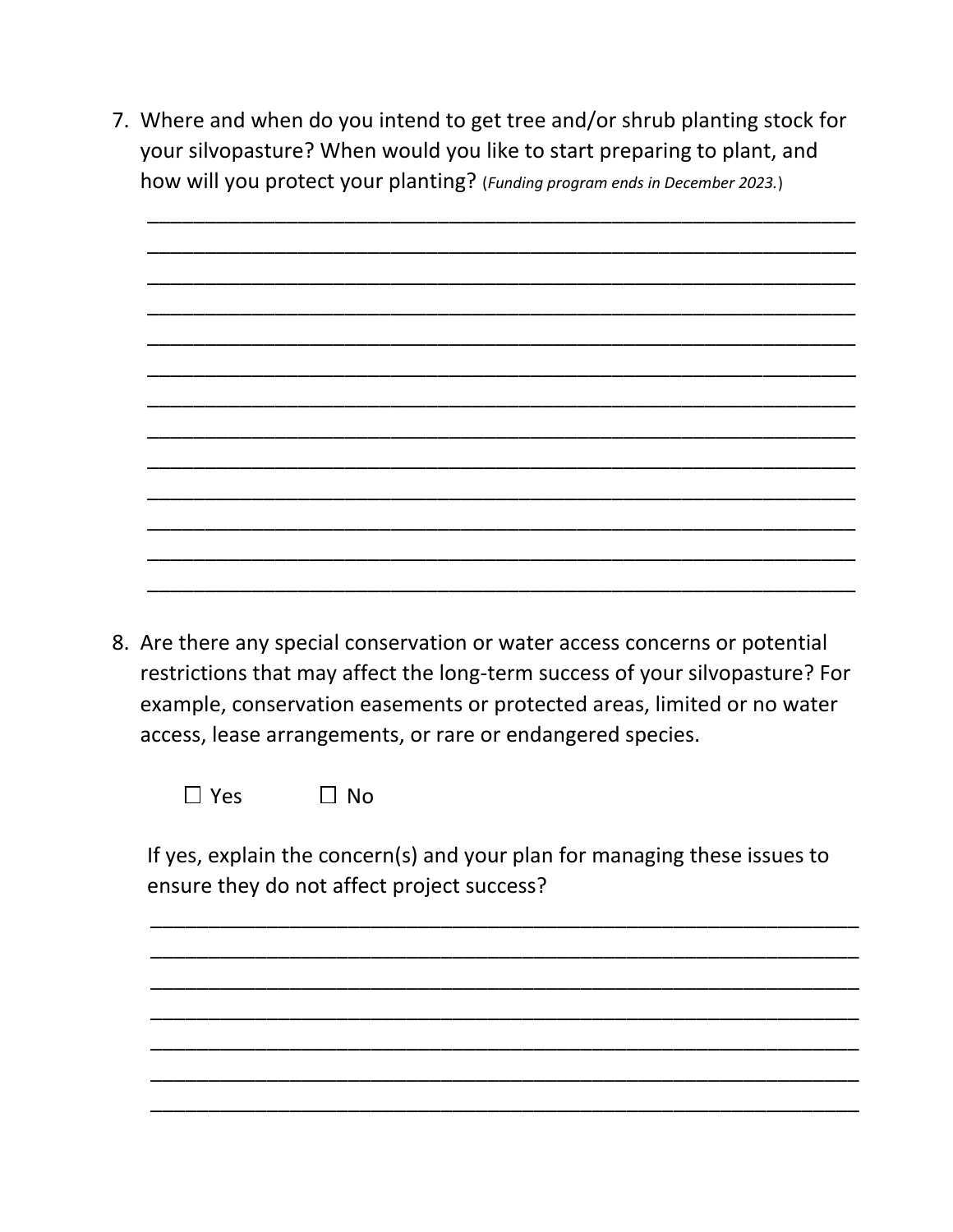9. How many years of experience do you have with livestock/poultry production?

Years of experience

- 10. How do you plan to integrate livestock/poultry into the silvopasture you establish? (check all that apply)
	- $\square$  Permanently raise animals in the silvopasture
	- $\Box$  Regularly rotate animals between the silvopasture and open pastures
	- $\Box$  Turn out animals in the silvopasture when needed to reduce pressure on open pastures and/or protect animals from harsh weather  $\Box$  Other
- 11. Which tree and/or shrub products do you hope to sell, if any, from your silvopasture (raw material, value-added)?

\_\_\_\_\_\_\_\_\_\_\_\_\_\_\_\_\_\_\_\_\_\_\_\_\_\_\_\_\_\_\_\_\_\_\_\_\_\_\_\_\_\_\_\_\_\_\_\_\_\_\_\_\_\_\_\_\_\_\_\_\_ \_\_\_\_\_\_\_\_\_\_\_\_\_\_\_\_\_\_\_\_\_\_\_\_\_\_\_\_\_\_\_\_\_\_\_\_\_\_\_\_\_\_\_\_\_\_\_\_\_\_\_\_\_\_\_\_\_\_\_\_\_ \_\_\_\_\_\_\_\_\_\_\_\_\_\_\_\_\_\_\_\_\_\_\_\_\_\_\_\_\_\_\_\_\_\_\_\_\_\_\_\_\_\_\_\_\_\_\_\_\_\_\_\_\_\_\_\_\_\_\_\_\_

\_\_\_\_\_\_\_\_\_\_\_\_\_\_\_\_\_\_\_\_\_\_\_\_\_\_\_\_\_\_\_\_\_\_\_\_\_\_\_\_\_\_\_\_\_\_\_\_\_\_\_\_\_\_\_\_\_\_\_\_\_\_ \_\_\_\_\_\_\_\_\_\_\_\_\_\_\_\_\_\_\_\_\_\_\_\_\_\_\_\_\_\_\_\_\_\_\_\_\_\_\_\_\_\_\_\_\_\_\_\_\_\_\_\_\_\_\_\_\_\_\_\_\_\_ \_\_\_\_\_\_\_\_\_\_\_\_\_\_\_\_\_\_\_\_\_\_\_\_\_\_\_\_\_\_\_\_\_\_\_\_\_\_\_\_\_\_\_\_\_\_\_\_\_\_\_\_\_\_\_\_\_\_\_\_\_\_ \_\_\_\_\_\_\_\_\_\_\_\_\_\_\_\_\_\_\_\_\_\_\_\_\_\_\_\_\_\_\_\_\_\_\_\_\_\_\_\_\_\_\_\_\_\_\_\_\_\_\_\_\_\_\_\_\_\_\_\_\_\_ \_\_\_\_\_\_\_\_\_\_\_\_\_\_\_\_\_\_\_\_\_\_\_\_\_\_\_\_\_\_\_\_\_\_\_\_\_\_\_\_\_\_\_\_\_\_\_\_\_\_\_\_\_\_\_\_\_\_\_\_\_\_ \_\_\_\_\_\_\_\_\_\_\_\_\_\_\_\_\_\_\_\_\_\_\_\_\_\_\_\_\_\_\_\_\_\_\_\_\_\_\_\_\_\_\_\_\_\_\_\_\_\_\_\_\_\_\_\_\_\_\_\_\_\_ \_\_\_\_\_\_\_\_\_\_\_\_\_\_\_\_\_\_\_\_\_\_\_\_\_\_\_\_\_\_\_\_\_\_\_\_\_\_\_\_\_\_\_\_\_\_\_\_\_\_\_\_\_\_\_\_\_\_\_\_\_\_ \_\_\_\_\_\_\_\_\_\_\_\_\_\_\_\_\_\_\_\_\_\_\_\_\_\_\_\_\_\_\_\_\_\_\_\_\_\_\_\_\_\_\_\_\_\_\_\_\_\_\_\_\_\_\_\_\_\_\_\_\_\_ \_\_\_\_\_\_\_\_\_\_\_\_\_\_\_\_\_\_\_\_\_\_\_\_\_\_\_\_\_\_\_\_\_\_\_\_\_\_\_\_\_\_\_\_\_\_\_\_\_\_\_\_\_\_\_\_\_\_\_\_\_\_ \_\_\_\_\_\_\_\_\_\_\_\_\_\_\_\_\_\_\_\_\_\_\_\_\_\_\_\_\_\_\_\_\_\_\_\_\_\_\_\_\_\_\_\_\_\_\_\_\_\_\_\_\_\_\_\_\_\_\_\_\_\_

12. Explain how your silvopasture will benefit your farm, livelihood, and community.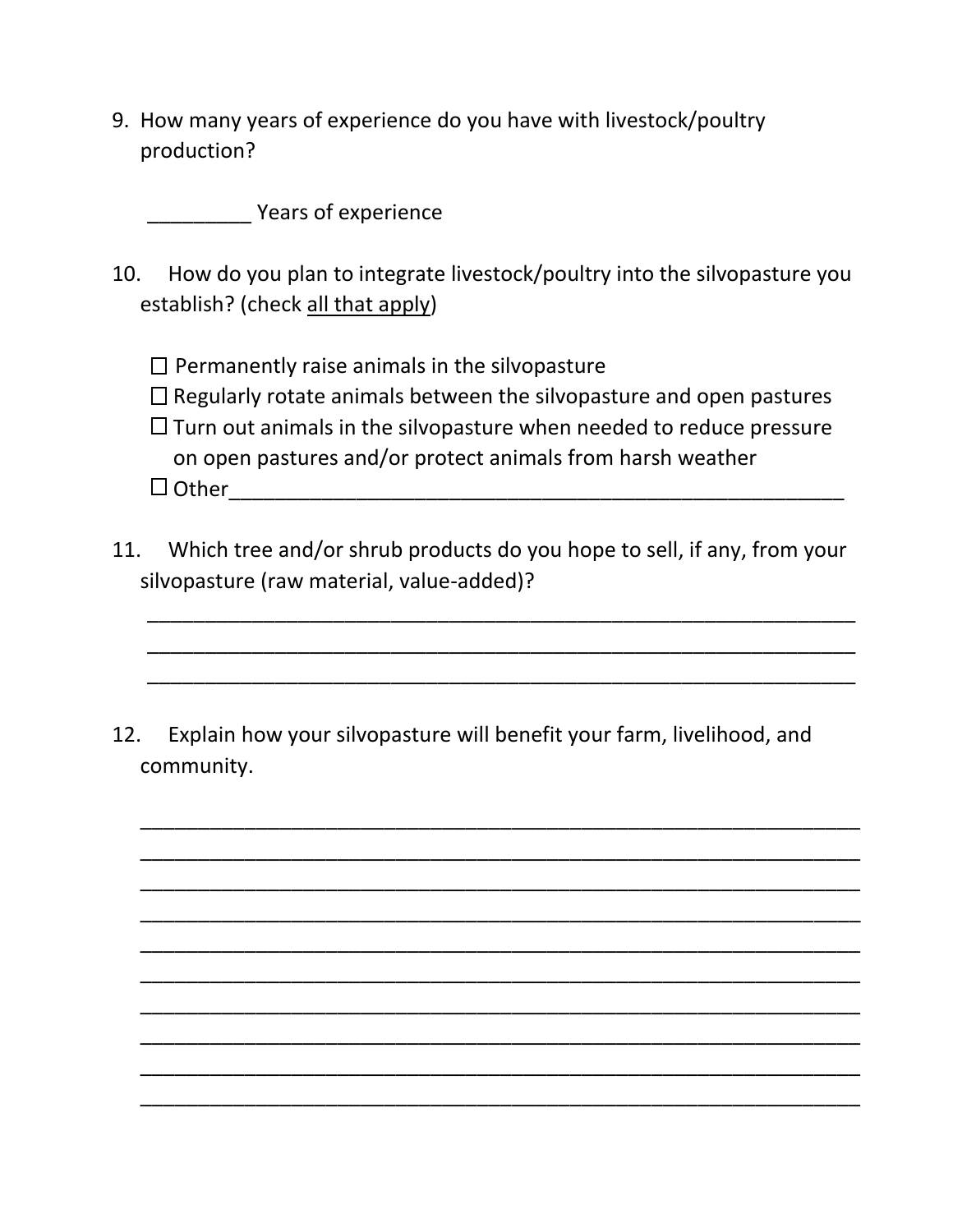### **Section 3 – Peer-to-Peer Learning Commitment**

EMEF financial assistance recipients will join a peer-to-peer demonstration network known as an Agroforestry Regional Knowledge (ARK) Exchange. If you are selected to receive EMEF assistance and accept funding, you must agree to share your successes and lessons learned at least once with other farmers in the ARK Exchange. You may not be asked to host or present to a group of farmers, but agreeing to do so is necessary to receive funding.

Are you and your farm willing to be part of the ARK Exchange should you be selected to receive EMEF financial assistance?

 $\Box$  Yes  $\Box$  No.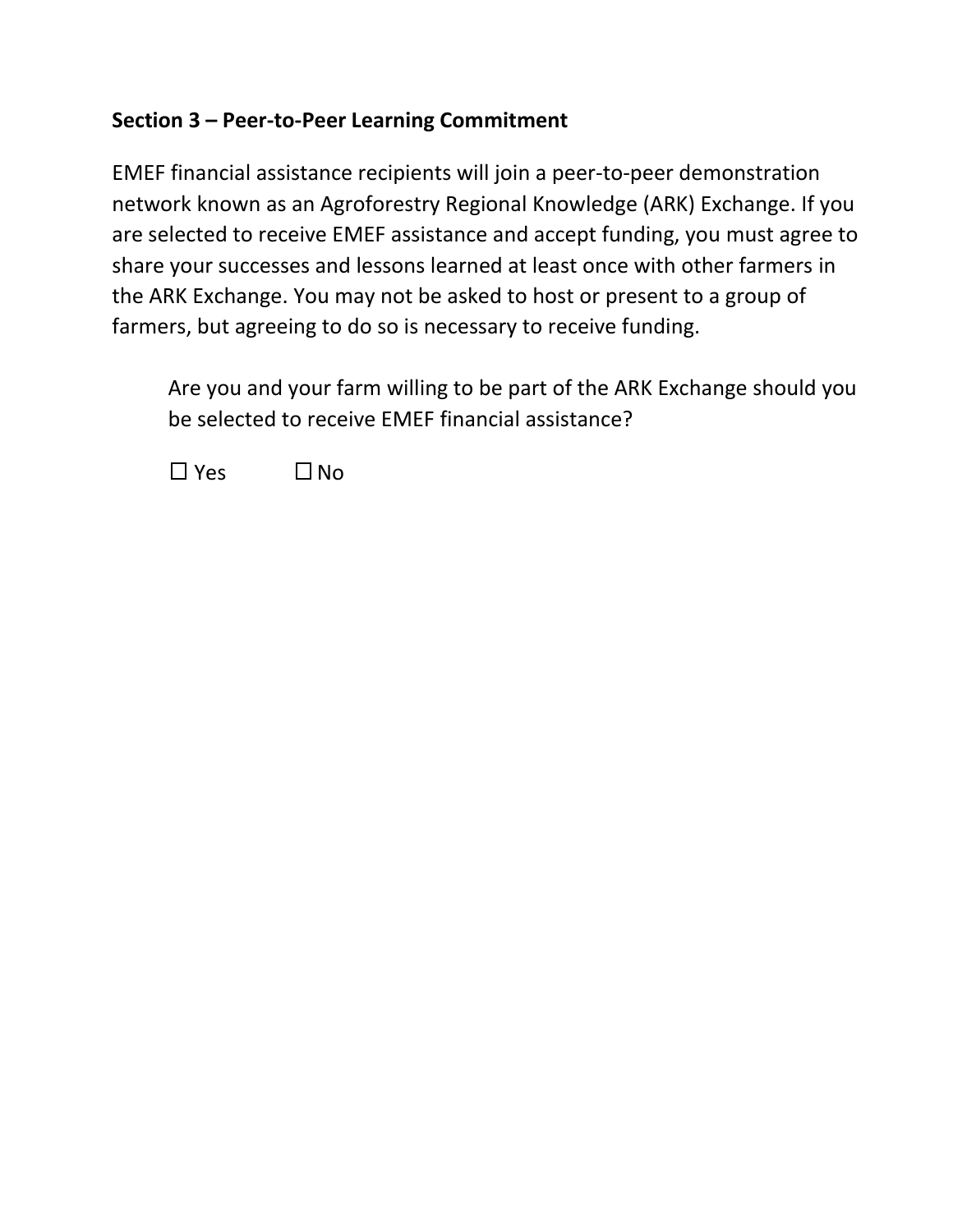#### **Section 4 – Background Information**

Approximately how much of your work-week is currently spent farming crops and/or raising livestock/poultry? (check only one)

| $\square$ 0-10%  | $\square$ 10-20%  | $\square$ 20-30% | $\square$ 30-40% |
|------------------|-------------------|------------------|------------------|
| $\square$ 40-50% | $\square$ 50-60%  | $\square$ 60-70% | $\square$ 70-80% |
| $\square$ 80-90% | $\square$ 90-100% |                  |                  |

Approximately how much of your current annual income comes from farming crops and/or or raising livestock/poultry? (check only one)

| $\square$ 0-10%  | $\square$ 10-20%  | $\square$ 20-30% | $\square$ 30-40% |
|------------------|-------------------|------------------|------------------|
| $\square$ 40-50% | $\square$ 50-60%  | $L$ 60-70%       | $\square$ 70-80% |
| $\square$ 80-90% | $\square$ 90-100% |                  |                  |

What was your household's total income before taxes in 2021? (check only one)

| $\Box$ Less than \$10,000   | $\square$ \$10,000-\$19,999             | $\square$ \$20,000-\$29,999 |
|-----------------------------|-----------------------------------------|-----------------------------|
| $\square$ \$30,000-\$44,999 | $\square$ \$45,000-\$59,999             | $\square$ \$60,000-\$74,999 |
| $\square$ \$75,000-\$99,999 | □\$100,000-\$149,999 □\$150,000 or more |                             |

How do you identify? (check only one)

| $\square$ Male $\;\;\square$ Female $\;\square$ Neither Male nor Female $\;\square$ Prefer Not to Answer |
|----------------------------------------------------------------------------------------------------------|
|----------------------------------------------------------------------------------------------------------|

What is your race/ethnicity? (check all that apply)

 $\Box$  White  $\Box$ Hispanic/Latino  $\Box$ Black/African American  $\Box$  Native American

 $\Box$ Asian  $\Box$ Native Hawaiian or Pacific Islander  $\Box$ Prefer Not to Answer

Are you lesbian, gay, bisexual, or transgender? (check only one)

 $\Box$ Yes  $\Box$ No  $\Box$ Prefer Not to Answer

Do you lease the farmland you manage? (check only one)

 $\Box$ Yes  $\Box$  No

If yes, for how long is your current rental arrangement? \_\_\_\_\_\_ Years